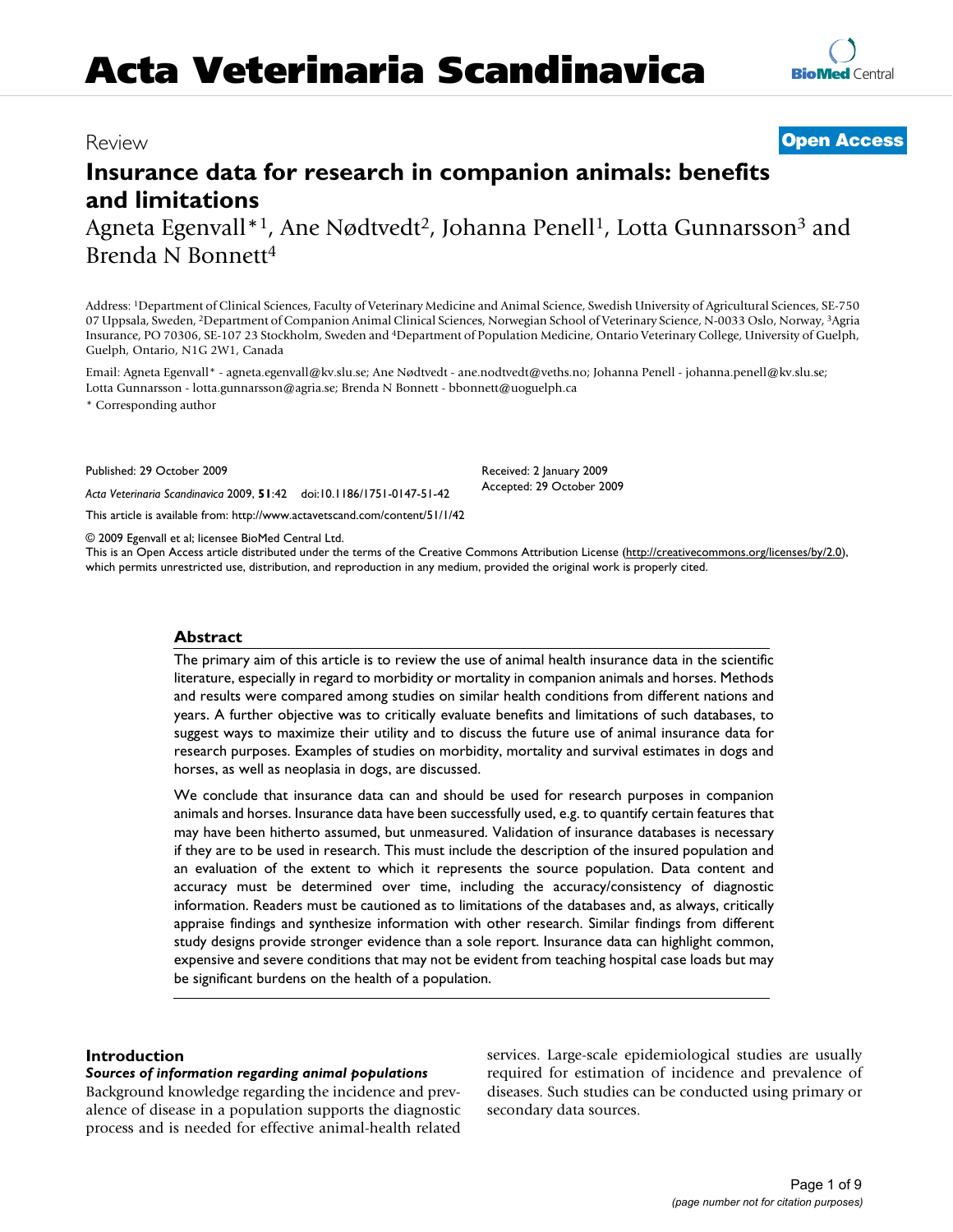In primary data collection, data are assembled directly for the intended research purpose [[1](#page-7-0)]. Only few large-scale population-based studies have been performed in companion animals. For example, data on all excised and laboratory-submitted tissues that could possibly be considered as cancers within a defined geographic area have been recorded [[2](#page-7-1)[-4\]](#page-7-2). In one of the studies the size of the base population was also estimated, allowing approximate determination of population-based rates of cancer [[3\]](#page-7-3). In horses, disease information has been recorded together with information on the base-population of horses in 28 states of the US, enabling determination of population-based rates of broadly-defined disease problems [[5](#page-7-4),[6](#page-7-5)].

Secondary data are those used for a purpose for which they were not primarily assembled [\[1\]](#page-7-0). Many different data sources can be considered secondary, such as retrospective evaluations of practice records from animal hospitals, breeding club registries and medical insurance data. Any registry that is used for research but where data collection was not specifically designed for the particular study should be considered secondary.

In descriptive observational small-animal or equine research, use of secondary data is very common. This is because primary data collection is expensive and timeconsuming, especially when a large number of individuals are to be investigated. Because most practical observational study designs have limitations, determinants of disease will be most effectively mapped by comparisons among multiple studies with different designs. Extrapolation of findings to the general population, from even large-scale epidemiological studies in production animals or humans, must be done with caution. The use of secondary data in research is both justified and necessary. However, where secondary sources are used the data quality must be shown to be adequate in terms of accuracy (i.e. disease data are correct with respect to diagnosis) and completeness (i.e. an adequate amount of the entire disease load of the population is available). Of course, primary collection does not ensure accurate data, and it is possible for some secondary sources to be of very high validity, depending on how similar the research utilization is to the original purpose of the data collection.

# *Existing registries*

Registries have been frequently used to study different diseases in human epidemiology, especially within the Nordic countries (e.g. Denmark, Finland, Norway and Sweden), the UK and North-America. However, there are few well-designed disease registries for dogs, cats or horses that permit the calculation of incidence or prevalence of disease, survival rates or the evaluation of risk factors. To allow such calculations the registries need to have good documentation of the base population as well as of the

occurring cases. The following are examples of existing registries that can be used as sources of secondary information regarding disease frequency and health in companion animal and horse populations.

#### *Clinical records*

Clinical records, either hard copy or electronic, from veterinary practices have been used extensively in companion animal research. Such medical records are likely to contain more complete documentation of clinical information (i.e. diagnoses) than clinical data subsequently entered into, for example, an insurance database. A limitation of hospital data is that the size and structure of the source population are unknown; therefore populationbased estimates of incidence or prevalence are impossible. If the data are from a referral hospital, the diseased population might differ from the (unknown) catchment population in numerous ways as both clients and animals have passed through various filters, e.g. degree of diagnostic work-up and financial considerations, prior to arriving at the hospital. Among other possible biases, the patients might be selected towards more or less complicated cases depending on the kind of practice that is studied.

Few clinical databases are effectively monitored or validated. The Veterinary Medical Database Program (VMDP) registry was created in the 1960's [[7](#page-7-6),[8](#page-7-7)]. Most of the North-American veterinary universities contribute data to this registry [\[9\]](#page-7-8). The VMDP amalgamates information from veterinary university animal hospitals but shares the limitations of individual-hospital data, being case-based. This large registry has been used to study general and specific diseases [[7](#page-7-6),[10\]](#page-7-9) as well as longevity [[8](#page-7-7)]. Although various problems are inherent in these data, such as the mixture of referral and primary institutions and inconsistencies in data completeness or quality, this database has supported many studies that would not have been possible otherwise. If the disease studied is one which is likely to be referred to teaching hospitals, the data may reflect the occurrence of the problem within the general population (e.g. [\[11](#page-7-10),[12](#page-7-11)]).

#### *Kennel club data - breeding registries*

Kennel club, cat or horse breeding registries contain information about some portion of animals from a specific area, and data are usually recorded early in each individual's life. Screening program information may be completely incorporated into the database [[13](#page-7-12)[,14\]](#page-7-13) if all results are entered. In other situations, results have been entered in an incomplete form [\[15](#page-7-14)] when it was the decision of the breeder/dog-owners whether or not to report the results. Clinical data or disease recordings are unlikely to be entered into such registries. Date of birth is probably fairly accurately recorded, but ancestry may be more rare [[16](#page-7-15)]. The (proposed) completeness of date of birth recordings yields a large potential for longevity studies based on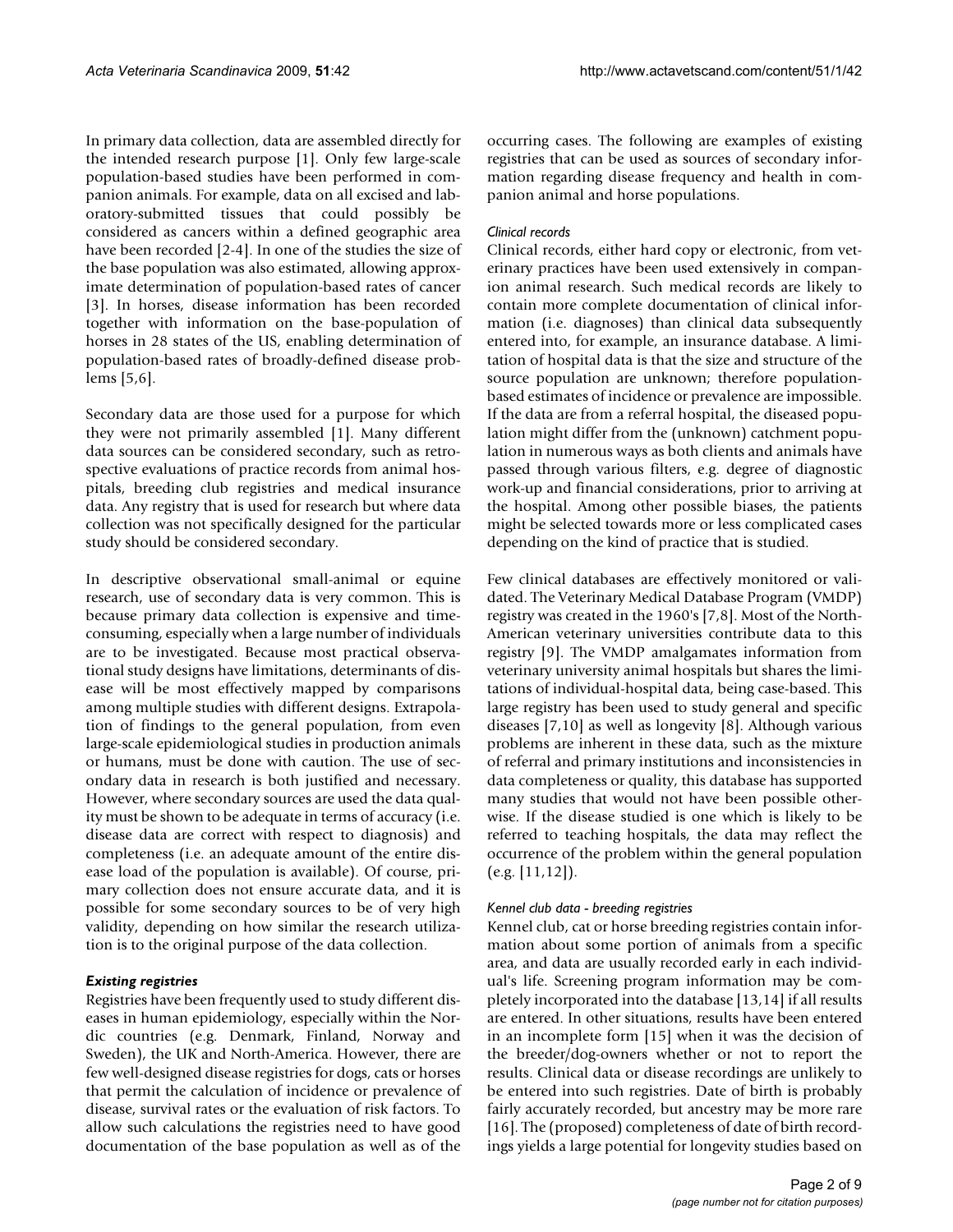breeding registries, at least if combined with other information [\[17](#page-7-16)]. However, it has not, to our knowledge, been possible to register date of death in these ancestry databases with any reasonable degree of completeness or avoiding volunteer bias. However, given estimates of the longevity of the dogs from other sources, it is possible to approximate the current breed distribution and size of the population in a database with incomplete information on dates of death.

#### *Insurance data*

Databases from animal health insurance companies have become interesting to researchers because, unlike hospital data, they contain information on the background population as well as on clinical events. The insured population is followed from enrolment to termination of coverage. Medical insurance data have also been used in human medicine, but to a lesser degree than, e.g. "proper" disease registries from medical care. Animal insurance data have been used for research purposes since the 1970's [[18](#page-7-17),[19\]](#page-8-0) with increasing frequency during the last decade. Individual companion animals and horses can have veterinary care and/or life-insurance, however, insurance terms vary quite widely between companies and even more among countries and continents. In general, veterinary care insurance covers the costs of veterinary consultations/ treatments and life-insurance reimburses the value of the animal in case of death.

#### *Objectives*

The primary aim of this paper is to review the use of animal health insurance data in the scientific literature, especially in regard to morbidity or mortality in companion animals and horses. Methods and results were compared among studies on similar health conditions from different nations and years. The second objective was to critically evaluate benefits of and limitations for the use of insurance databases for research purposes. Finally, we aimed to discuss the future of research using animal insurance data and suggest steps to take to maximize their utility.

#### **Methods**

For the purposes of this review, directed searches of PubMed and Web of Knowledge were made using appropriate terms, e.g. insurance and animal. An attempt has also been made to access ancillary literature, e.g. theses as well as refereed publications. The authors have been following the literature on morbidity and mortality in companion animals for the past 15 years, and major studies within the field are unlikely to have been missed in this search-process. The relevant literature was deemed insufficient in scope and content to allow for a formal systematic review, therefore a general and critical description has been produced. It should be noted that the majority of literature in this field has been produced by these authors using the database of one large Swedish insurance company (Agria Djurförsäkring).

#### **Results- Usage of insurance data in research** *Publications based on animal insurance data*

Papers based on animal insurance data in the scientific lit-erature are shown in table [1](#page-3-0) for dogs  $(n = 19)$  and table [2](#page-3-1) for horses ( $n = 13$ ). The focus is on refereed publications. Therefore, although theses and proceedings (if later followed by published articles) are reviewed, they are not included in the tables. Taken together with some posters, conference presentations and theses, no other publications concerning dogs, cats and equines were found where insurance data had been used. Some German theses on equine disease have been excluded (see [\[20](#page-8-1),[21\]](#page-8-2)). The tables provide a brief summary of the country, timeperiod, whether data on mortality or morbidity are presented and the disease problem(s) (general or specific). As can be seen from the two tables, most of the published studies using animal insurance data are from the Agria insurance company in Sweden and by the authors of this review. The following sections contain some examples of use of insurance data in research, with a comparison of results from different populations where feasible.

#### *General morbidity and mortality*

In general, insurance data will be a source of information on the disease load of the insured animals. This holds true as long as disease events have veterinary care costs attached to them, that animal owners claim those to the insurance company and that these events are covered by the insurance. Swedish insurance data have been used to study general mortality and morbidity in dogs and horses, both with respect to incidence and proportional measures [[22](#page-8-3)[-27](#page-8-4)]. In general, only disease events for which the cost exceeds the deductible will be recorded. Different levels and applications of the deductible will influence comparability across data sources (see further information below). Distinguishing between death and euthanasia is not possible in the Agria data. In this insurance program most medical and traumatic problems were covered, whereas, e.g. behavioral issues or non-traumatic toothproblems were not. The number of exclusions from coverage varies somewhat by breed and has been tending to increase over time (personal communication, Lotta Gunnarsson, Agria Insurance) but, during the period of these studies, exclusions and limitations were relatively few. Some insurance programs/companies have highly restrictive or individualized coverage, and researchers cannot be certain that all disease events will be recorded equally for all insured animals. For Swedish insurance companies, clients are not "punished" with higher insurance fee or exclusion from insurance if they use the insurance which reduces the risk of not reporting disease problems in the animals.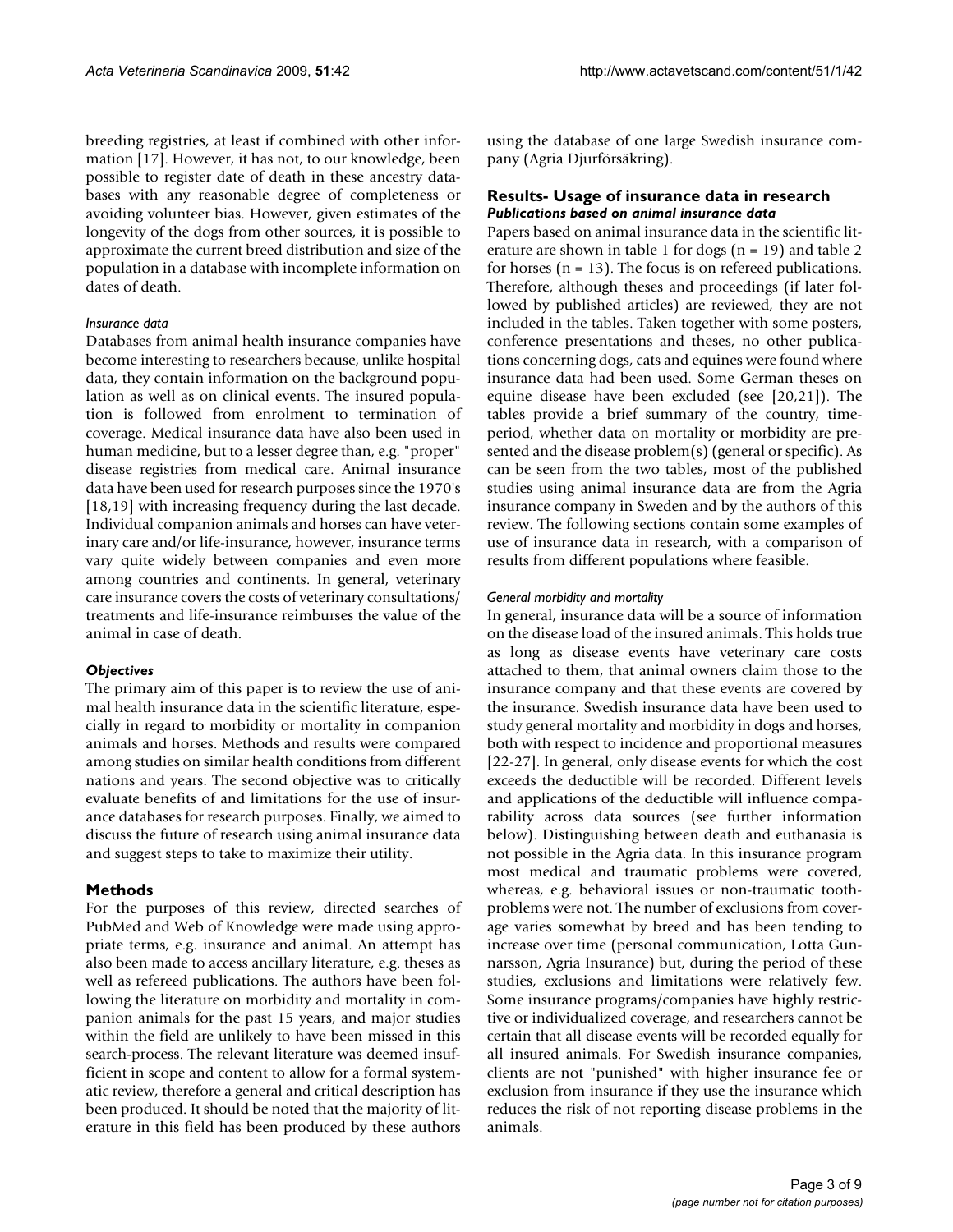| <b>Source</b>                | Year       | Country | Main focus/disease <sup>2</sup>                    |
|------------------------------|------------|---------|----------------------------------------------------|
| Bergsten et al. (1978) [18]  | 1975-1977  | Sweden  | Morbidity and mortality; general and by cause      |
| Häggström et al. (1992) [55] | 1980-1990  | Sweden  | Mortality and morbidity; myxomatous valve disease  |
| Bonnett et al. (1997) [22]   | 1992, 1993 | Sweden  | Mortality; general and by cause                    |
| Egenvall et al. (2000) [23]  | 1995, 1996 | Sweden  | Morbidity and mortality; general                   |
| Egenvall et al. (2000) [24]  | 1996       | Sweden  | Morbidity; general, by cause                       |
| Egenvall et al. (2000c) [36] | 1995, 1996 | Sweden  | Mortality; general                                 |
| Egenvall et al. (2001) [56]  | 1995, 1996 | Sweden  | Morbidity; pyometra                                |
| Dobson et al. (2002) [31]    | 1997-1998  | UK.     | Morbidity; neoplasia                               |
| Edwards et al. (2003) [32]   | 1997-1998  | UK.     | Morbidity: lymphoma                                |
| Bonnett et al. (2005) [33]   | 1995-2000  | Sweden  | Mortality; general, by cause                       |
| Davison et al. (2005) [57]   | Not stated | UK.     | Diabetes mellitus <sup>3</sup>                     |
| Egenvall et al. (2005) [58]  | 1995-2000  | Sweden  | Mortality; general, by cause                       |
| Egenvall et al. (2005) [34]  | 1995-2002  | Sweden  | Morbidity and mortality; mammary tumours           |
| Bergström et al. (2006) [47] | 1995-2002  | Sweden  | Morbidity; Caesarean section                       |
| Egenvall et al. (2006) [59]  | 1995-2002  | Sweden  | Mortality; heart disease                           |
| Nødtvedt et al. (2006) [60]  | 1995-2002  | Sweden  | Morbidity; atopic dermatitis                       |
| Nødtvedt et al. (2007) [43]  | 1995-2002  | Sweden  | Morbidity; atopic dermatitis, spatial distribution |
| Egenvall et al. (2007) [35]  | 1995-2002  | Sweden  | Morbidity and mortality; osteosarcoma              |
| Fall et al. (2007) [61]      | 1995-2004  | Sweden  | Morbidity and mortality; diabetes mellitus         |

<span id="page-3-0"></span>**Table 1: Published studies (n = 19) based on data from insured dogs or using insured dogs as a sampling frame in chronological order**

<sup>1</sup> Data from Swedish studies (n = 16) emanates from Agria insurance<http://www.agria.se>and data from UK (n = 3) from PetProtect [http://](http://www.petprotect.co.uk) [www.petprotect.co.uk](http://www.petprotect.co.uk)

2 All included studies have included incidence measures

3 morbidity/mortality not stated

The published mortality from the Swedish insurance database could be defined in two ways, either as total mortality including all registered deaths or as diagnostic mortality, i.e. when an insurance claim (with a cause of death/reason for euthanasia/diagnosis) was submitted. The annual total and diagnostic mortality of dogs were 3 and 2%, respectively, and for horses both 4% [[22](#page-8-3),[23](#page-8-5)[,27](#page-8-4)]. These estimates varied with breed, gender and age in both species and also with geographic location in horses [[22](#page-8-3),[23,](#page-8-5)[27](#page-8-4)]. Among insured horses in France, an overall mortality rate of 2.47% was reported and the most common cause of death was death as a consequence of foaling (dead colts were also relatively common) followed by colic and locomotor disease [\[28](#page-8-6)]. From the Swedish insurance database, such foaling complications, nor dead colts, were common reasons for death - although the condition is covered by the complete insurance form (as well as by other types of insurance). However, locomotor problems

<span id="page-3-1"></span>

| Source                       | Year      | Country <sup>1</sup> | Main focus/disease                                                 |
|------------------------------|-----------|----------------------|--------------------------------------------------------------------|
| Greenhall et al. (1979) [19] | 1978-1979 | US <sup>2</sup>      | Mortality; by cause <sup>3</sup>                                   |
| Bergsten et al. (1983) [62]  | 1973-1981 | Sweden               | Mortality; locomotor problem                                       |
| Clausen et al. (1990) [29]   | 1977-1987 | Germany <sup>4</sup> | Morbidity; general. by cause <sup>2</sup>                          |
| Hommerich et al. (1995) [20] | 1984-1994 | Germany <sup>5</sup> | Mortality; by cause                                                |
| LeBlond et al. (2000) [28]   | 1995      | France <sup>6</sup>  | Mortality; general, by cause                                       |
| Egenvall et al. (2005) [25]  | 1997-2000 | Sweden               | Morbidity; general                                                 |
| Penell et al. (2005) [26]    | 1997-2000 | Sweden               | Morbidity; by cause                                                |
| Egenvall et al. (2006a) [27] | 1997-2000 | Sweden               | Mortality; general, by cause                                       |
| Egenvall et al. (2006b) [63] | 1997-2002 | Sweden               | Mortality; general, locomotor problems                             |
| Higuchi (2006) [51]          | 2001-2003 | Japan                | Morbidity and mortality; colic                                     |
| Egenvall et al. (2008) [39]  | 1997-2002 | Sweden               | Morbidity; general, locomotor problems                             |
| Egenvall et al. (2008) [40]  | 1997-2002 | Sweden               | Morbidity and mortality; colic                                     |
| Egenvall et al. (2009) [41]  | 1997-2002 | Sweden               | Morbidity and mortality; riding schools horses, locomotor problems |

<sup>1</sup> Data from Swedish studies (n = 8) emanates from Agria insurance<http://www.agria.se>and various companies provided data for the other studies

2 Rhulen Agency, Inc, Monticello NY

3 only proportional measures presented

4 not stated

5 Vereinigten Tierversicherung Gesellschaft a.G.

6 data from 9 of 42 identified French horse insurance companies.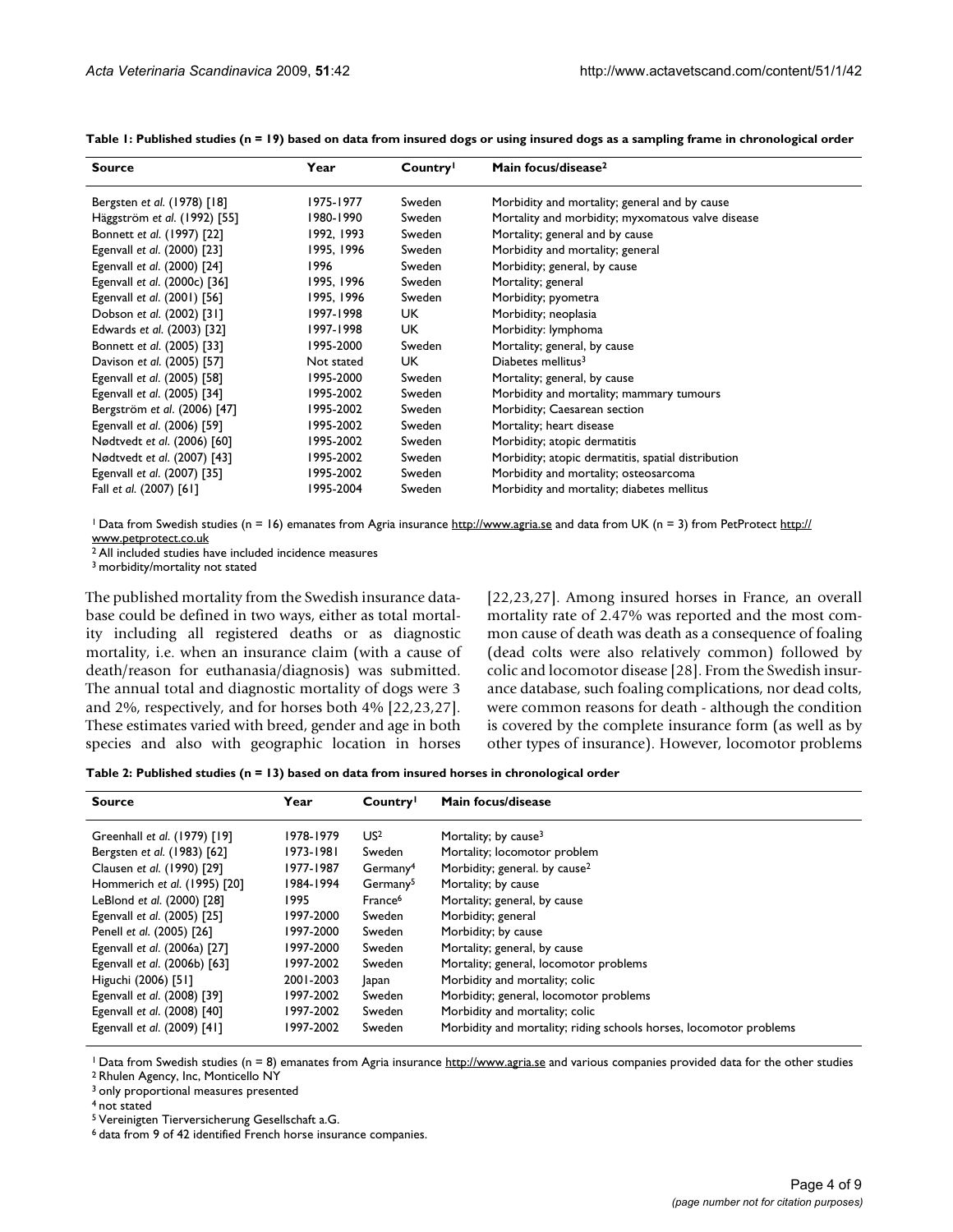have repeatedly been found to be the most common cause both for morbidity and mortality in insured horses [[20](#page-8-1),[26](#page-8-26)[,27](#page-8-4),[29](#page-8-24)].

From the Agria insurance database, the most common specific causes of death in dogs are tumour, trauma, locomotor and heart problems [[22](#page-8-3)]. In dogs, the most common causes of morbidity were skin, digestive, genital and respiratory tract problems [[24](#page-8-8)]. In horses, the most common reasons for mortality were; joint, skeletal, hoof and digestive disorders and for veterinary care events; joint, skin, digestive and skeletal disorders [[26,](#page-8-26)[27\]](#page-8-4). However, behavioral problems have been shown to be a common cause of canine euthanasia in Denmark [\[30\]](#page-8-32). Because such problems are generally not covered by the Agria insurance, any discrepancy between total and diagnostic mortality may be (at least partially) accounted for by unclaimed behavior problems. This may vary across breeds. For example, for mixed breed dogs the proportion of all deaths that were claimed was around 50%. In some breeds, e.g. Bernese Mountain Dogs and Cavalier King Charles Spaniels, over 80% of deaths have an associated diagnosis and behavior problems are unlikely to account for many deaths. Other reasons may influence the lack of claims, however, including owner reluctance to receive money following the death of their pet or simple oversight.

Even though there are among-study similarities, it is expected that comparisons between breeds or across ages are best done within each study. This is because of underlying differences in, e.g. insurance policies, analytical methods or time effects.

# *Neoplasia*

Dobson and co-workers [[31\]](#page-8-11) published rates of canine neoplasia based on data from an insurance company in the UK, where case records were scrutinised for classification of tumour type. The rates were age-standardised to an estimated composition of the UK dog population. Statistics on lymphoma in dogs were published from the same material [\[32](#page-8-12)]. From the Swedish insurance database [\[33](#page-8-13)- [35\]](#page-8-21), rates have been constructed for the incidence of mammary tumours (age-standardised from UK 205 per dogs per 100,000 dogs/year and crude from Sweden 1110 dogs per 100,000 dog-years at risk) and osteosarcoma (from UK: 57 per dogs per 100 000 dogs/year (age-standardised); from Sweden 55 dogs per 100,000 dog-years at risk), as well as for the overall neoplasia rate (from UK crude and standardised 1948 and 2671 cases per 100 000 dogs/year and crude mortality from Sweden 500 deaths per 100,000 dog-years at risk) the latter reflected solely from life-insurance claims. Crude and age-standardised rates of lymphosarcoma of 79 and 107 cases per 100 000 dogs/year, respectively, was estimated for dogs in the UK, and from Sweden a crude mortality (life-insurance claims) of 90 deaths per 100,000 dog-years at risk [\[31](#page-8-11)[-33](#page-8-13)]. In conclusion, the rates of osteosarcoma and lymphosarcoma are similar between the two countries, while discrepancies are larger for the other diseases. The likely reason for this similarity may be that the former diseases are highly malignant and therefore most owners will seek medical care and the disease occurrence will be registered if the dog has insurance (the owner will seek medical advice because the dog has moderate to severe clinical signs and the condition likely becomes diagnosed because it is relatively simple to determine the diagnosis). When the conditions are less malignant, insurance-, owner- and dog-related factors, as well as prognostic and cost considerations about pursuit of, e.g. diagnostic work-up or therapy, may all influence access to veterinary care and subsequent entry of information to the database.

# *Survival estimates*

Survival estimates for dogs up to 10 years of age and horses up 22 years of age have been presented based on Swedish animal insurance data [\[27](#page-8-4),[36\]](#page-8-9). These rates agree well with those from primary data collection [\[37](#page-8-33)], and with survival estimates from horses entering quality contests [[17](#page-7-16)]. However, estimated canine survival from the VMDP database [\[8\]](#page-7-7) agreed poorly with the results from Sweden, which we believe mainly is caused by the fact that the VMDP database solely contains cases. The conclusion is that estimates of length of life should be possible to derive from life-insurance databases with good coverage. Because life-insurance coverage is likely to terminate at a certain age, these calculations will only be possible to that age. Furthermore, all insured animals will have already survived to the age at which they were insured and estimates from insurance data disregard deaths occurring at very young age.

# *Frame for gathering study populations, adding extra data from interviews or practice records*

In England, an insurance database was used as a sampling frame for interviews about causes of canine death [\[38](#page-8-34)]. The possibility for identifying cases and high risk groups from insurance databases can support various research designs, with due consideration of confidentiality issues (see below).

# *Costs of veterinary care*

It is inherent in insurance veterinary care data that veterinary care costs are attached to each receipt. A few times it has been possible to demonstrate the gross cost of general or specific veterinary care [\[39](#page-8-29)[-42](#page-8-35)]. For example, a substantial increase in costs for general veterinary care in horses was found over an 8-year time period using Swedish data. Between the years 1997 and 2004, the increase in costs per claimed horse was 59% and the increase in cost per horseyear at risk was 41%, compared to a consumer's price index increase of only 10% [\[42](#page-8-35)]. Veterinary costs are an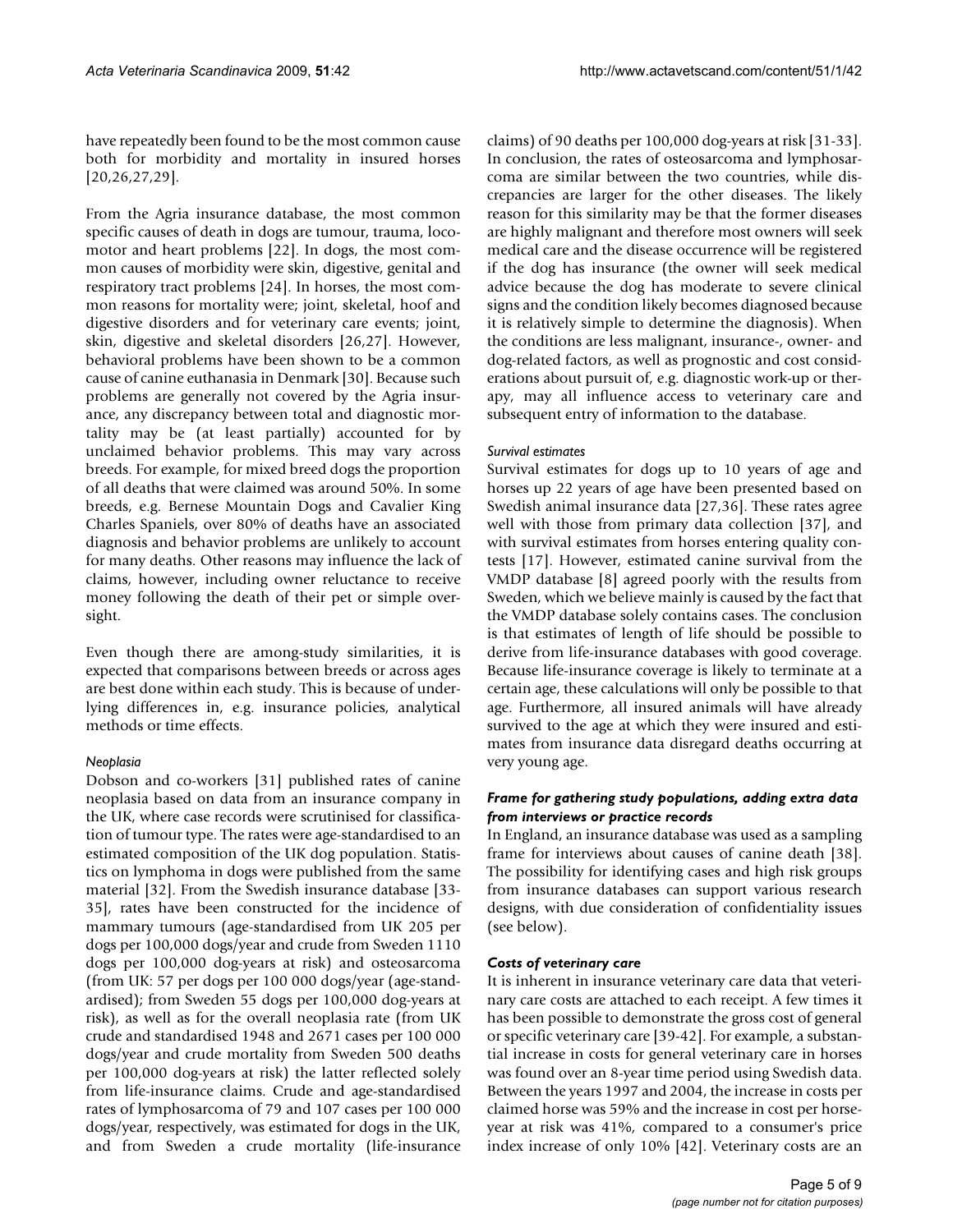increasingly important factor in veterinarian-client-animal interactions and, in spite of limitations relative to the nature of insurance reimbursements the information is useful. Findings from longitudinal studies of subsequent risk following initial diagnosis of disease problems from insurance data could ideally be combined with clinical outcome evaluations in an effort to determine effective management strategies and to support diagnostic decision making.

# **Benefits of and limitations for using animal insurance data in research**

#### *Benefits of using animal insurance data in research*

Obvious benefits of insurance databases are that they already exist and contain information that can be accessed. Given that an insurance company gives permission to access data, they become relatively straightforward to manage, even if many computational problems may arise during the process. Still, there is less work and lower cost compared to assembling a similar amount of information through primary data collection. Primary data collection, of course, is not free of limitations, e.g. representativeness of the sample for the target population, volunteer bias and non-response issues.

Many insurance databases are large and high statistical power can be achieved. They are therefore relatively well suited to analyse for example breed effects. Dog breeds differ widely in size and conformation as well as regarding disease patterns. Unfortunately, in most observational studies interactions between dog breeds and other factors are rarely explored simply because there are often few dogs of many different breeds.

An insurance database contains detailed information about the addresses of the owners. Because of billing and communication reasons the locations of the owners are regularly updated. Our group studied the impact of geographic factors (e.g. distribution of specialised veterinarians) on the occurrence of atopic dermatitis among dogs insured by Agria using spatial analysis [\[43](#page-8-20)]. However, it may be more difficult or impossible to follow the movement of persons and animals over time and the assumption that the animal resides solely at the location of the owner's primary address may not always be valid and is likely less accurate for horses than dogs.

Our experience is that data can be handled so as to maintain confidentiality of client and animal information. It is generally not an objective to describe individual animals, therefore confidentiality can be maintained. However, the ethical and legal considerations of the data usage must always be considered, especially if there is any linkage to other databases or information that could be used to identify individuals.

#### *Limitations of using animal insurance data in research Validity of the data*

Once compiled, a "research insurance database" is technically easy to analyse for a number of disease problems. However, different problems may require various strategies and precautions. Most of the Swedish publications have analysed problems at a rather crude level of diagnostic detail, where the authors have been satisfied with the data validity. The major challenge for more specific diagnoses is to correctly identify (all) the cases of interest. This is influenced not only by the data, but by e.g. the acumen of the veterinarians supplying the data and even the general culture of access to care relative to specific conditions. Factors specific to each disease/problem proposed for study must be considered, optimal strategies employed, or, in the case of, e.g. unavailable or inaccurate data, the study of that condition abandoned. Some "simple" diagnoses might have one easily identifiable code, be correctly coded to a large extent (have a high positive predictive value) and be found in the database when present (have a high observed sensitivity). However, for many complex disease problems these conditions may not be satisfied. Review of original practice records, validation of specific diagnoses or other more intensive strategies may be needed to supplement the insurance data.

In the Swedish insurance database used in research, all veterinarians provide diagnoses using a standardized diagnostic registry [\[44](#page-8-36)]. This provides a level of consistency but the underlying accuracy is unknown. Veterinarians often use non-specific codes (e.g. 'dead, no diagnosis, or 'clinical sign of illness'). This may reflect the realities of veterinary practice, but is, of course, a limitation to detailed investigation. Often, only one diagnostic code is allowed for each receipt. Validation has shown this to result in high correctness, i.e. the animal did experience that event [\[45](#page-8-37),[46\]](#page-8-38). However, such a system also reduces completeness, as not all the problems an animal experiences will be recorded.

For some conditions, e.g. Caesarean section in bitches [[47](#page-8-17)] coding is likely very accurate. However, because of insurance company restrictions, it was only possible to study the first event of Caesarean section. As another example of a specific condition, a sample of records from dogs with the diagnosis atopic dermatitis was investigated [[48](#page-8-39)]. Of the scrutinized cases, all were recorded by the submitting veterinarian to be suffering from canine atopic dermatitis and 98% were judged by the principal investigator as having allergic skin disease. However, for a large number of dogs cutaneous adverse food reactions had not been properly ruled out and in total it was suggested that approximately 75% of the cases had canine atopic dermatitis or canine atopic dermatitis with concurrent cutaneous adverse food reactions.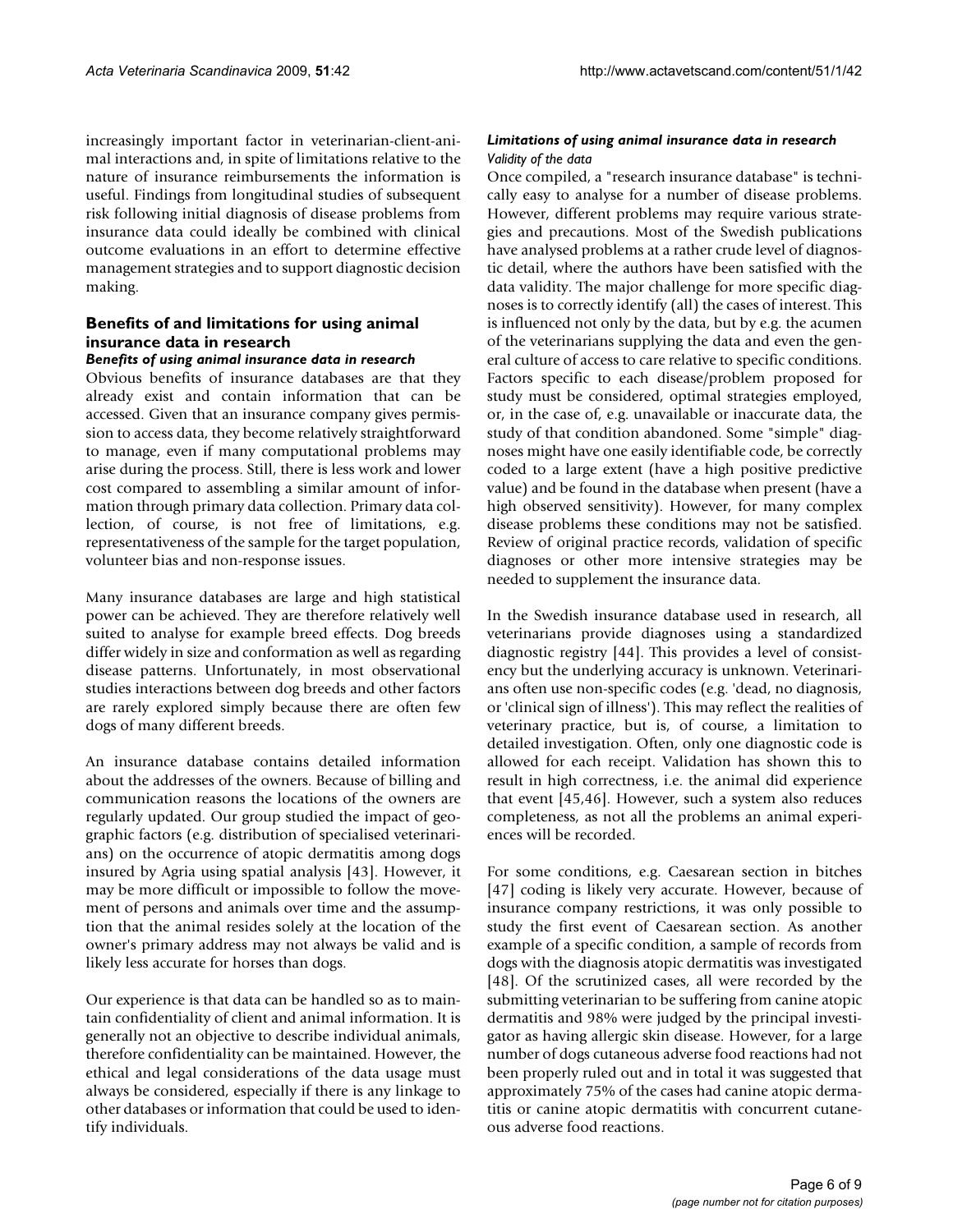Continuous monitoring and validation of secondary databases is challenging and generally not followed to an adequate extent in those limited sources reported for companion animals. The Agria insurance database was initially validated for dogs and for horses [[45,](#page-8-37)[46\]](#page-8-38) showing that diagnostic agreement approached 85%, while for demographic variables it was > 94% [[45,](#page-8-37)[46\]](#page-8-38). However, monitoring the health situation over time can be a challenge if insurance terms (e.g. premiums, relative deductibles and maximal reimbursements) change significantly.

#### *External validity (Representativeness of the population)*

The extent to which findings from an insured population can be extrapolated to other populations is difficult to assess. The proportion of a population in a country that is insured by a given insurance company should be accounted for. For example in Sweden, around a third of all horses have complete insurance by Agria (excluding all racing horses) and the same share of the dog population is estimated to be covered by the same company (a majority of all dogs are insured). Insurance coverage has been shown to vary somewhat by breed [[49](#page-8-40)] and if insurance coverage ends at a certain age, old dogs will not be covered and statistics will not be relevant for these. It has also been determined that this insured population was reasonably representative of the general Swedish dog population with regard to feeding and exercise [\[50](#page-8-41)].

Findings for morbidity and mortality for insured animals cannot be presumed to apply to the uninsured population. Veterinary care may be accessed less by owners of non-insured compared to insured animals. Uninsured animals may also have fewer medical procedures performed. Even mortality, based on decisions to euthanize animals, may be different depending on insurance status.

Also insurance enrolment may vary related to the use/ function of the animal. If so, the extent of disease and injury, if associated with usage, may vary from the insured to the non-insured population. This is likely true, but, for the Swedish population, it may not be as significant as one might suppose, even for the horse population, as both high-level competition (non-racing) horses and backyard horses are insured to a large extent (personal observations). However, the likelihood of the owner accessing veterinary care seems to vary even within the insured population, perhaps influenced by personal, geographical and economic factors (unpublished information).

#### *Benefits of and limitations for comparison across studies*

Notwithstanding all the limitations which must be duly considered, it is possible and useful to compare appropriately compiled research findings within the insured population of an individual company, across companies, within a country or across countries. In Sweden, we believe that we can extrapolate to the total insured-dog population in this country. In addition, for many specific breeds we believe the findings are informative outside of Sweden. Many dog breeds in Sweden have close genetic links to breeding lines in UK and other European countries. Where diseases may be a function of, for example, size or function, extrapolation to similar dogs in other countries is reasonable. For horses there is a limitation that actively competing/training trotters and thoroughbreds have "less" coverage, mainly because the insurance forms for such horses do not cover all types of medical problems. With this exception, findings from the Agria horse population are likely informative both within and outside of Sweden. Extrapolation should be done cautiously, with due consideration of possible similarities to or differences from the Swedish populations and situation. However, studies on the same disease complexes from different countries are welcomed for comparison. Smaller differences in results between national populations might very well be due to different strategies of insuring animals (for example the ease and degrees that people can switch company, or reinsure an animal that has quit insurance, or policies of continued coverage when owners have used the insurance for expensive veterinary care).

It can be seen from the above that several issues can complicate between-study comparisons, best exemplified from the neoplasia section. Even if the same disease is studied, different incidences may be estimated if studying all claims (i.e. veterinary care) compared to only lifeinsurance claims (deaths). We believe one of the major reasons for the observed differences when comparing results between insurance databases or between different sources is the possibility for inclusions of different type of cases. For example, colic cases from an insurance database are likely in general more severe [\[40](#page-8-30),[51\]](#page-8-28) compared to those from a primary study with data from animal holders [[5](#page-7-4)[,52](#page-8-42)], even though cases will be less severe than in a study on surgical colic from a hospital database [\[53\]](#page-8-43). (I.e. the cases in the insured population will not be found in the database until they have reached the deductible, animal holders will register all colics including self-limiting problems and surgical colic cases are by definition not eligible until costly surgery has taken place.) Many issues that complicate comparison across studies are not unique to insurance data, and must always be kept in mind when extrapolating information from the literature.

Judging by the number of publications, it is clear that the Swedish insurance company Agria has been extremely open about sharing their data with the scientific community, perhaps more so than other companies world-wide. This has allowed for a thorough description of at least this insured population. For example, censoring (withdrawal) rates have been reported from many of the Swedish stud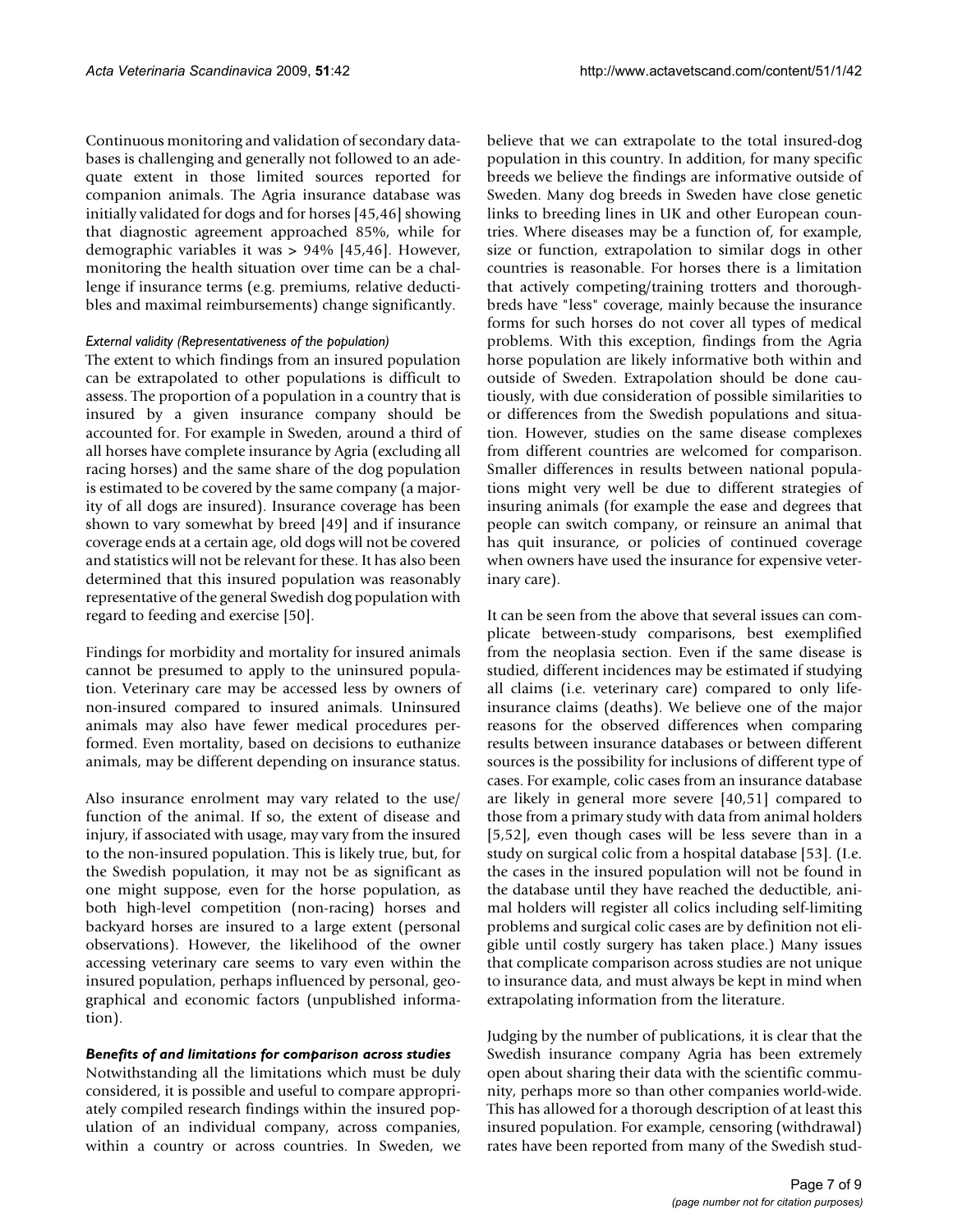ies, whereas the dynamics of the other databases have seldom been demonstrated. Comparing Swedish horses and dogs, the censoring rates of the horses are much higher. As horses are sold and bought to a much larger extent this feature is expected, but we believe it is an advantage to be able to document it as well.

#### **Conclusion and future use of insurance databases**

Our research-group intends to continue analysis of Swedish animal insurance statistics for dogs and horses and to also include cats in the future. Perhaps use of animal insurance data from Sweden and the UK will expand and companies in other countries will allow researchers to access their data. However, detailed information on the insurance policies, populations and data must be available to address the concerns and limitations described above. The basic tenet of animals being 'at risk' must be satisfied. In other words, there must be realistic assurance that if an insured animal experienced an event of interest, it would be recorded within the database. It is quite likely that given changes in the economy, in general, and with increasing costs of veterinary care, there may be changes in the animal insurance industry. Increased restrictions, limitations on coverage and increased individualization of policies may impact the usefulness of insurance data for research.

A possible extension of research based on insurance data is the construction and dissemination of detailed statistics not only back to the insurance companies but especially to breed clubs, breeders and owners. The latter has recently been launched using data from Agria, where statistics have been compiled and distributed to Swedish breed clubs (for breeds with a reasonably large base population) [\[54\]](#page-8-44). Recent focus on diseases in purebred dogs underscores the importance of getting health information into the hands of the end-users, i.e. dog breeders, in a user-friendly format with pertinent content.

We conclude that insurance data can and should be used for research purposes in companion animals and horses. They are simply too useful of a resource to ignore as they can fill certain gaps left by other types of research. Insurance data have been successfully used, e.g. to quantify certain features that may have been hitherto assumed, but unmeasured. Validation of insurance databases is necessary if they are to be used in research. This must include the description of the insured population and an evaluation of the extent to which it represents the source population. Data content and accuracy must be determined over time, including the accuracy/consistency of diagnostic information. Readers must be cautioned as to limitations of the databases and, as always, critically appraise findings and synthesize information with other research.

Similar findings from different study designs provide stronger evidence than a sole report. Insurance data can highlight common, expensive and severe conditions that may not be evident from teaching hospital case loads but may be significant burdens on the health of a population.

#### **Competing interests**

The authors declare that they have no competing interests. BNB is presently an independent, part-time consultant to the Agria Insurance company.

#### **Authors' contributions**

AE drafted the manuscript and compiled the insurance literature. All authors made substantial input to the review, critically discussed the progressing manuscript and approved the final manuscript.

#### **References**

- <span id="page-7-0"></span>1. Sørensen HT, Sabroe S, Olsen J: **[A framework for evaluation of](http://www.ncbi.nlm.nih.gov/entrez/query.fcgi?cmd=Retrieve&db=PubMed&dopt=Abstract&list_uids=9119571) [secondary data sources for epidemiological research.](http://www.ncbi.nlm.nih.gov/entrez/query.fcgi?cmd=Retrieve&db=PubMed&dopt=Abstract&list_uids=9119571)** *Int J Epidemiol* 1996, **25:**435-442.
- <span id="page-7-1"></span>2. Dorn CR, Taylor DON, Frye FL, Hibbard HH: **[Survey of animal](http://www.ncbi.nlm.nih.gov/entrez/query.fcgi?cmd=Retrieve&db=PubMed&dopt=Abstract&list_uids=5694271) [neoplasms in Alameda and Contra Costa counties, Califor](http://www.ncbi.nlm.nih.gov/entrez/query.fcgi?cmd=Retrieve&db=PubMed&dopt=Abstract&list_uids=5694271)[nia. I. Methodology and description of cases.](http://www.ncbi.nlm.nih.gov/entrez/query.fcgi?cmd=Retrieve&db=PubMed&dopt=Abstract&list_uids=5694271)** *J Nat Cancer Inst* 1968, **40:**295-305.
- <span id="page-7-3"></span>3. Dorn CR, Taylor DON, Frye FL, Schneider R, Hibbard HH, Kleiber MR: **[Survey of animal neoplasms in Alameda and Contra](http://www.ncbi.nlm.nih.gov/entrez/query.fcgi?cmd=Retrieve&db=PubMed&dopt=Abstract&list_uids=5694271) [Costa counties, California. II. Cancer morbidity in dogs and](http://www.ncbi.nlm.nih.gov/entrez/query.fcgi?cmd=Retrieve&db=PubMed&dopt=Abstract&list_uids=5694271) [cats from Alameda county.](http://www.ncbi.nlm.nih.gov/entrez/query.fcgi?cmd=Retrieve&db=PubMed&dopt=Abstract&list_uids=5694271)** *J Nat Cancer Inst* 1968, **40:**295-305.
- <span id="page-7-2"></span>4. Nordstoga K, Glattre E, Arnesen K, Gröndalen J, Gamlem H, Moe L: **Cancer in dogs [in Norwegian].** *Nor Vettidskr* 1995, **107:**411-420.
- <span id="page-7-4"></span>5. NAHMS: **Part I: Baseline Reference of 1998 Equine Health and Management.** *United States Department of Agriculture Web site* 1998:1-52 [[http://www.aphis.usda.gov/vs/ceah/ncahs/nahms/equine/](http://www.aphis.usda.gov/vs/ceah/ncahs/nahms/equine/equine98/eq98pt1.pdf) [equine98/eq98pt1.pdf](http://www.aphis.usda.gov/vs/ceah/ncahs/nahms/equine/equine98/eq98pt1.pdf)]. Fort Collins, Colorado: United States Department of Agriculture, Publication N280.898
- <span id="page-7-5"></span>6. NAHMS: **Part II: Baseline Reference of 1998 Equine Health and Management.** *United States Department of Agriculture Web site* [[http://www.aphis.usda.gov/vs/ceah/ncahs/nahms/](http://www.aphis.usda.gov/vs/ceah/ncahs/nahms/equine/equine98/eq98pt2.pdf) [equine/equine98/eq98pt2.pdf\]](http://www.aphis.usda.gov/vs/ceah/ncahs/nahms/equine/equine98/eq98pt2.pdf). Fort Collins, Colorado: United States Department of Agriculture, Publication N281.998
- <span id="page-7-6"></span>7. Priester WA, Schirmer RG, Rines MP: **A one-year analysis of veterinary patients, diagnoses, and operations at Michigan State University.** *J Am Vet Med Ass* 1966, **148:**666-671.
- <span id="page-7-7"></span>8. Patronek GJ, Waters DJ, Glickman LT: **Comparative longevity of pet dogs and humans: implications for gerontology research.** *J Gerontol* 1997, **52A:**B171-B178.
- <span id="page-7-8"></span>9. **Veterinary Medical Database** [[http://ixodes.cvm.uiuc.edu\]](http://ixodes.cvm.uiuc.edu)
- <span id="page-7-9"></span>10. Hayes HM, Priester WA, Pendergrass TW: **[Occurrence of nerv](http://www.ncbi.nlm.nih.gov/entrez/query.fcgi?cmd=Retrieve&db=PubMed&dopt=Abstract&list_uids=165149)[ous-tissue tumours in cattle, horses, cats and dogs.](http://www.ncbi.nlm.nih.gov/entrez/query.fcgi?cmd=Retrieve&db=PubMed&dopt=Abstract&list_uids=165149)** *Int J Cancer* 1975, **15:**39-47.
- <span id="page-7-10"></span>11. Tobias KM, Rohrbach BW: **[Association of breed with the diag](http://www.ncbi.nlm.nih.gov/entrez/query.fcgi?cmd=Retrieve&db=PubMed&dopt=Abstract&list_uids=14664452)[nosis of congenital portosystemic shunts in dogs: 2,400 cases](http://www.ncbi.nlm.nih.gov/entrez/query.fcgi?cmd=Retrieve&db=PubMed&dopt=Abstract&list_uids=14664452) [\(1980-2002\).](http://www.ncbi.nlm.nih.gov/entrez/query.fcgi?cmd=Retrieve&db=PubMed&dopt=Abstract&list_uids=14664452)** *J Am Vet Med Assoc* 2003, **223:**1636-1639.
- <span id="page-7-11"></span>12. Gelatt KN, MacKay EO: **[Prevalence of the breed-related glau](http://www.ncbi.nlm.nih.gov/entrez/query.fcgi?cmd=Retrieve&db=PubMed&dopt=Abstract&list_uids=14982589)[comas in pure-bred dogs in North America.](http://www.ncbi.nlm.nih.gov/entrez/query.fcgi?cmd=Retrieve&db=PubMed&dopt=Abstract&list_uids=14982589)** *Vet Ophthalmol* 2004, **7:**97-111.
- <span id="page-7-12"></span>13. **The Swedish Kennel Club** [\[http://www.skk.se\]](http://www.skk.se)<br>14. **The Kennel Club** [http://www.thekennelclub.org
- <span id="page-7-13"></span>14. **The Kennel Club** [\[http://www.thekennelclub.org.uk](http://www.thekennelclub.org.uk)]<br>15. **The American Kennel Club** [http://www.akc.org/]
- <span id="page-7-14"></span>15. **The American Kennel Club** [[http://www.akc.org/\]](http://www.akc.org/)
- <span id="page-7-15"></span>16. Swenson L, Häggström J, Kvart C, Juneja RK: **Relationship between parental cardiac status in Cavalier King Charles Spaniels and prevalence and severity of chronic valvular disease in offspring.** *J Am Vet Med Ass* 1996, **208:**2009-2012.
- <span id="page-7-16"></span>17. Wallin L, Strandberg E, Philipsson J, Dalin G: **Estimates of longevity and causes of culling and death in Swedish warmblood and coldblood horses.** *Lifest Prod Sci* 2000, **63:**275-289.
- <span id="page-7-17"></span>18. Bergsten G: **Breed-related disease statistics in a material of insured dogs [in Swedish].** *Sven Vet tidskr* 1978, **30:**533-539.